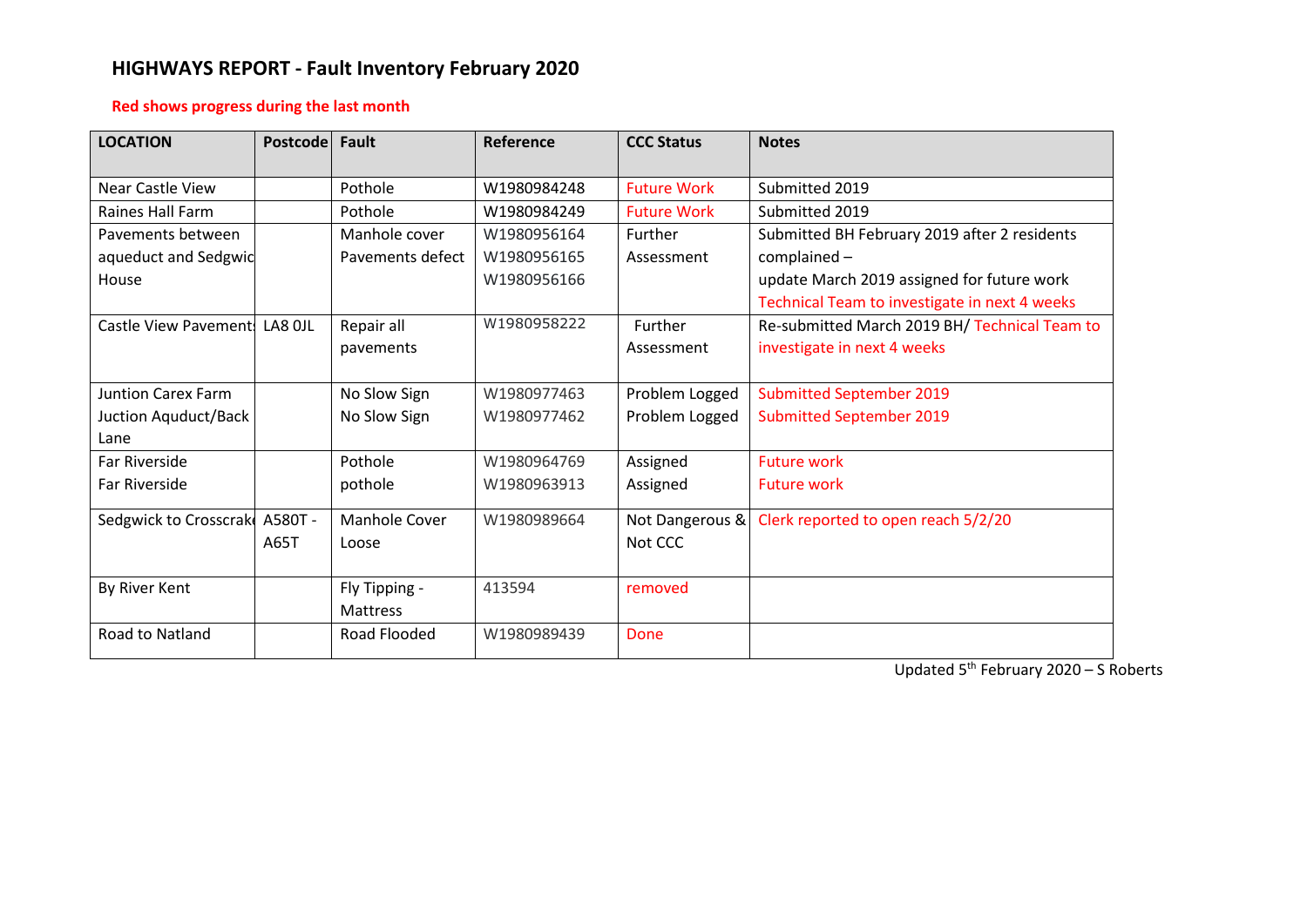



# **Monthly Area Update January 2020**

# **Area update covering Kirkby Lonsdale, Burton, Holme, Preston Patrick, Preston Richard, Lupton, Casterton, Sedgwick, Stainton, Old Hutton, New Hutton, and Natland.**

South Lakes Police started the New Year with what was referred to as a week of action, basically business as usual but with emphasis on publicizing what was going on, it involved working with partner agencies targeting issues such as School parking, littering, and dog fouling supported by SLDC enforcement officers. Speed checks on the roads with Roads policing, un-taxed cars being ticketed, clamped and removed with DVLA officers. And various warrants being executed including drugs searches, resulting in a number of seizures and arrests.

All the above are ongoing tasks and many Schools have been deploying parking buddies (signage to remind motorists) to keep the message going when officers not on site.

In the wake of recent rural thefts extra patrols are still being deployed in a bid to deter would be thieves from our areas.

## **Crimes in the area**

31st Dec Male assaulted Jingling lane KL offender still unidentified.

11<sup>th</sup> Jan Sign stolen from outside licensed premises KL (stating drunk people will not be served) no suspect identified.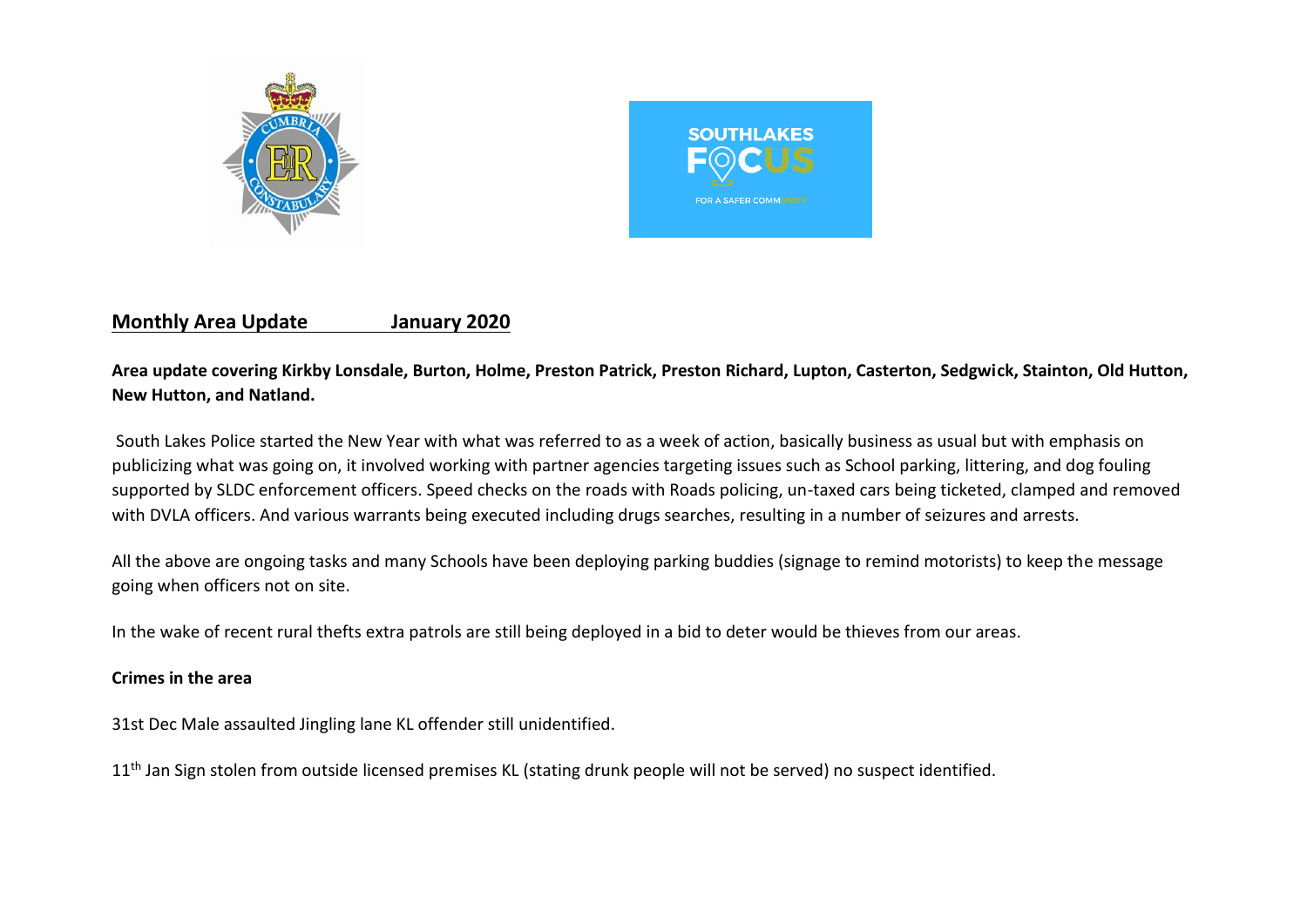13<sup>th</sup> Jan Mobile phone stolen from garage at a property in Crooklands, no suspects.

14<sup>th</sup> Jan Two vehicles broken into in Burton tools stolen from one and offenders unable to access tools in the other. Enquiries ongoing.

16<sup>th</sup> Jan KL youth being investigated for trafficking controlled drugs.

18<sup>th</sup> Jan criminal damage to a motor vehicle in Endmoor suspect named and enquiries ongoing.

19<sup>th</sup> Jan Endmoor male arrested for possession with intent to supply Cannabis

20<sup>th</sup> Jan Female in Casterton being investigated for possession of Cannabis.

20<sup>th</sup> Jan Quad bike stolen from farm building in Burton enquiries ongoing.

23<sup>rd</sup> Jan Criminal damage to neighbours property by identified suspect in KL

29<sup>th</sup> Jan Tobacco products stolen from Booths Kirkby Lonsdale whist staff distracted by male trying to pass fake £50 note, enquiries ongoing.

30<sup>th</sup> Jan complaints received about cold calling sales people in Burton and Holme, offenders had left area prior to patrols arriving.

### **CRIME FIGURES**

Crime figures can be obtained via the Cumbria Police Website:

<https://www.cumbria.police.uk/Your-Area/Your-area.aspx>

Alternatively use the following link:

<https://www.police.uk/>

#### **CRIME PREVENTION**

Any suspicious activity/vehicles please contact 101.